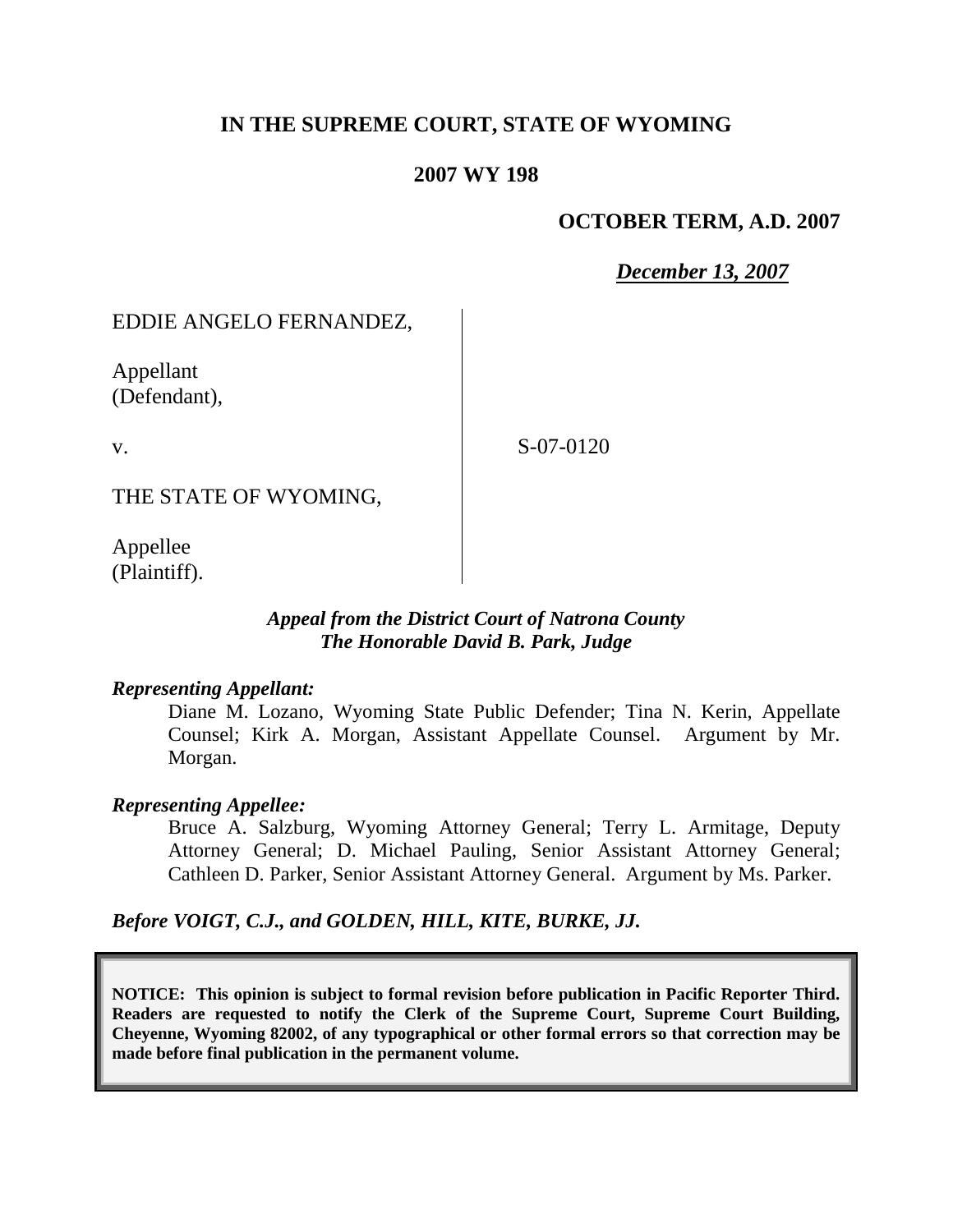## **GOLDEN**, Justice.

[¶1] Mr. Eddie Angelo Fernandez appeals the judgment and sentence of the trial court after a jury found him guilty of two counts of aiding and abetting the crime of burglary and one count of conspiracy to commit burglary, contending that the trial court committed judicial misconduct "when it repeatedly instructed defense counsel on time management and created an atmosphere during the trial which negatively impacted [defense counsel's] defense of his client" and "when it interfered with Mr. Fernandez's attorney-client relationship by conducting a hearing, outside the presence of the jury [and after the close of evidence but before closing arguments], on the effectiveness of [defense counsel]." We hold that the trial court did not commit judicial misconduct as contended by Mr. Fernandez and affirm the trial court's judgment and sentence.

## **Facts and circumstances of the crimes**

[¶2] At approximately 4:00 a.m. on July 9, 2006, a woman saw two men stop their car in front of her house and inspect a Cadillac parked there. She called 911. Officers Amend and Kroeger of the Casper Police Department responded to the 911 call. When Officer Amend arrived on scene, she observed that the Cadillac's driver's side door was open, and there was glass on the ground outside of the door. She then shined her spotlight on the Cadillac and saw Mr. Fernandez's leg step out of the door and onto the ground. Officer Amend believed that Mr. Fernandez had been lying in the front seat, as she was not able to see anybody in the Cadillac when she first pulled up to the vehicle. The officer ordered Mr. Fernandez out of the car and began placing him in the back seat of her patrol vehicle with the assistance of Officer Kroeger.

[¶3] While placing Mr. Fernandez in the patrol vehicle, the officers heard another person hit a chain-link fence, and Officer Kroeger began to pursue the other subject on foot. However, the officer was unable to apprehend the other subject. During the pursuit, Mr. Fernandez asked Officer Amend whether the other officer had gotten "Zach."

[¶4] Inside the Cadillac the officers found a fixed-blade knife. Outside of the Cadillac, on the ground, they found a tire iron, a faceplate from the Cadillac's stereo, and a wallet containing Zach Paul Anderson's driver's license. Inside a white 1991 Pontiac, parked in front of the Cadillac, the officers found the sheath to the knife and the Cadillac's four "spinners." A "spinner" attaches to the wheel cover like a hubcap. The vehicle was registered to Paul Zachary Anderson.

[¶5] Officer Seavey transported Mr. Fernandez to the police department. While being transported, Mr. Fernandez informed Officer Seavey that he could show him the location of another auto burglary. Mr. Fernandez told Officer Seavey that he had burglarized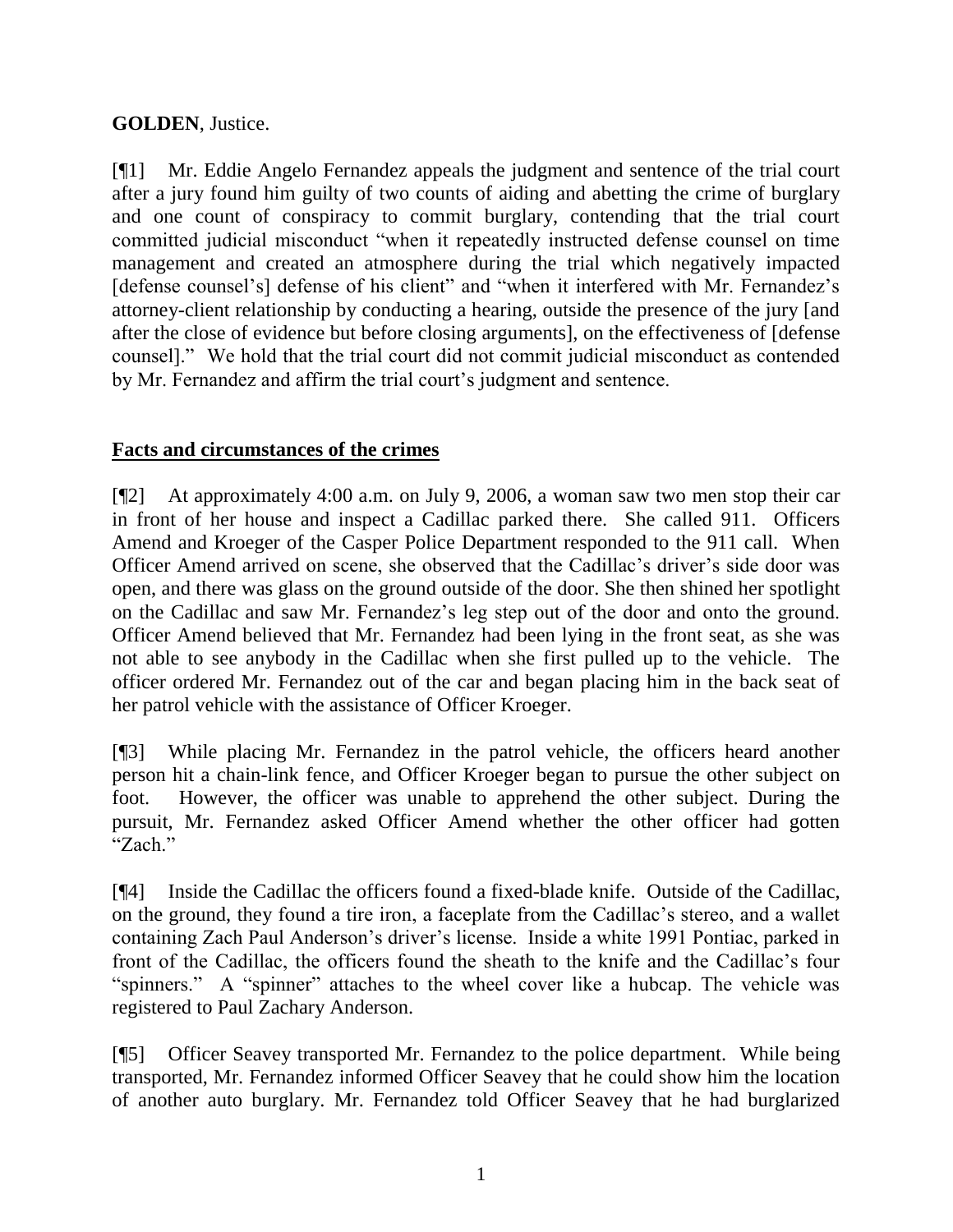another vehicle with a friend. The second location was approximately ten to fifteen blocks, about a mile, from the first location. When Mr. Fernandez located the vehicle, a 1997 Eagle Talon, Officer Seavey observed that the driver's side window was broken out and a stereo appeared to be missing. The owner of the vehicle also reported an IPod, CDs, and headphones were missing from the vehicle.

[¶6] Officer Francisco interviewed Mr. Fernandez at the police station, and Mr. Fernandez admitted to removing the "spinners" from the Cadillac. During the interview, Mr. Fernandez gave Officer Francisco inconsistent statements concerning who was driving the Pontiac and why he and his friend were in the area of the Eagle Talon. Mr. Fernandez also informed Officer Francisco where the Eagle Talon's missing stereo could be located. Finally, Mr. Fernandez admitted to Officer Francisco that he had watched his friend bust both vehicle windows.

### **Facts relevant to the trial court's time management concern**

[¶7] At the start of jury selection on Monday, December 11, 2006, outside of the hearing of the prospective jury, the trial court inquired as to prospective juror Dr. Brown's schedule. The following dialogue occurred:

> The Court: Doctor, as indicated earlier, this will be a twoand perhaps two-and-a-half day trial. And I guess to cut to the chase, is there – do you have patients or medical problems that cause a problem for you serving that period?

> Prospective Juror Brown: I'm scheduled to go to Gillette on Wednesday for a clinic, but it  $-I - it$  will be tough, but I can do it.

The prosecutor then asked Dr. Brown questions concerning any possible hardship to his patients if he were unable to attend his scheduled clinic. Because Dr. Brown admitted it would be a hardship on his patients to miss the clinic, the prosecutor requested that Dr. Brown be excused from jury service. When questioned by defense counsel, Dr. Brown admitted his burden would be lessened if the trial concluded by Tuesday evening. Defense counsel requested that Dr. Brown not be excused:

> [Defense counsel]: Your Honor, I guess I would – I would see where we are at with it as far as voir dire. I would like to keep Dr. Brown here for voir dire, at least. And then if it appears that we're going to run into a time problem, then I think we – we can deal with that down the road. But at this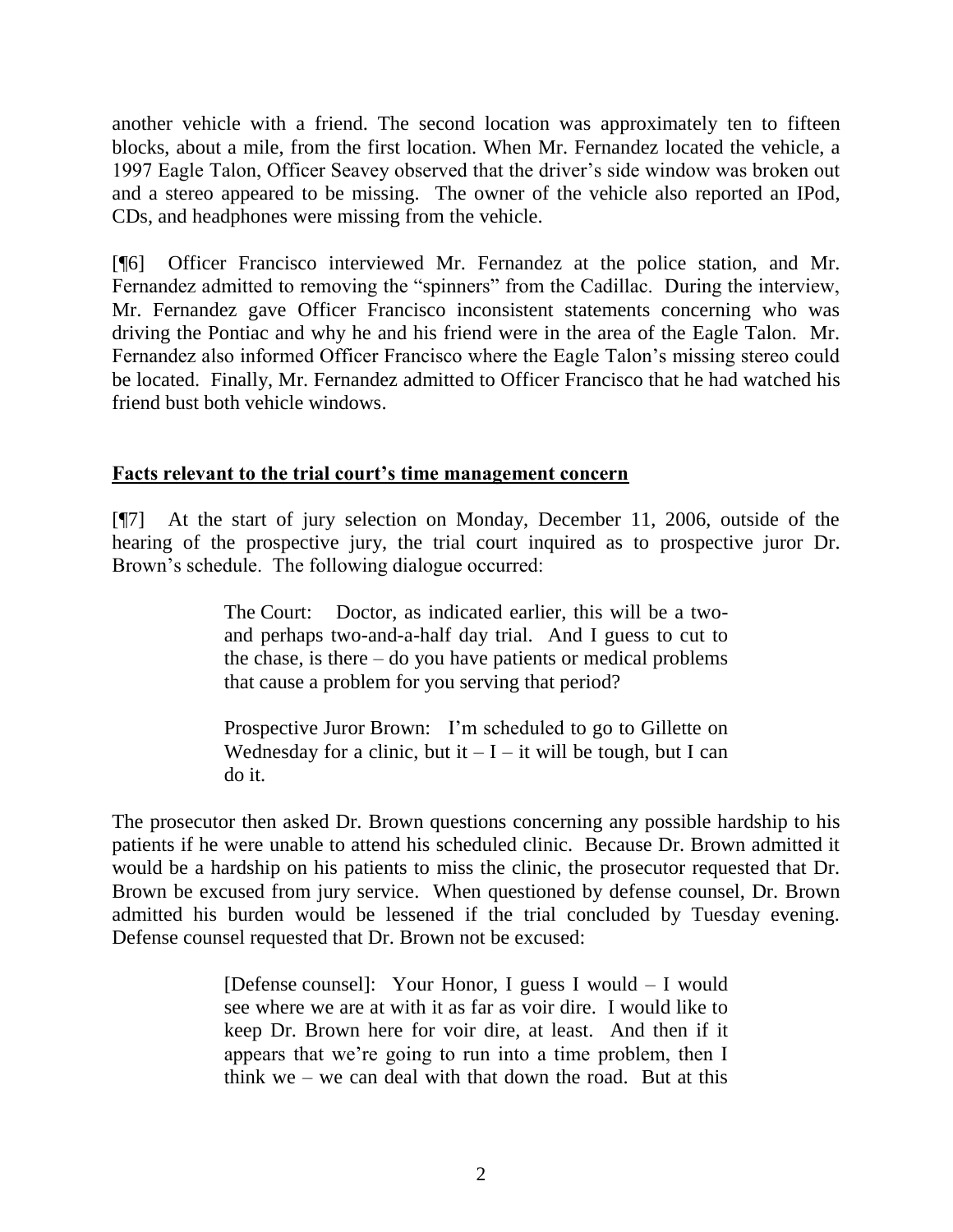point, I don't believe that we're going to go beyond those two days.

The Court: Okay. I'm going to take that as kind of a commitment, absent something unforeseen, that we'll conclude Tuesday night for deliberation.

[¶8] Later during voir dire, a couple of prospective jurors complained of trials lasting too long and the detriment it caused to their livelihoods. Thereafter, defense counsel specifically inquired of Dr. Brown's time constraints due to his practice:

> [Defense counsel]: And, Dr. Brown, you have a relatively busy practice; is that correct?

Prospective Juror Brown: That's correct.

[Defense counsel]: Okay. If  $-$  if this  $-$  because of the questions and because of the case, if this case were to go beyond Tuesday night, would – or into the wee hours of Tuesday, would it cause you – would you feel like you would need to rush to get it done?

Prospective Juror Brown: Perhaps.

\* \* \* \*

[Defense counsel]: Would it cause you an undue hardship to sit on this particular jury at this particular time?

Prospective Juror Brown: If it went into Wednesday, it could. That could cause patient problems.

Defense counsel then asked the other prospective jurors whether they would feel pressured to reach a decision if the trial went into Wednesday. One juror expressed concern that Dr. Brown was being favorably treated because he was a doctor:

> Prospective Juror Zenow: I think we all do. We got stuff to do too, you know. You can look at it any way you want. My job is important to me, and I'm important to my company, too. You paid \$30 a day, you know; but I feel it is my civic duty to do this. But just because he's a doctor and I'm a mechanic – it doesn't matter what you are.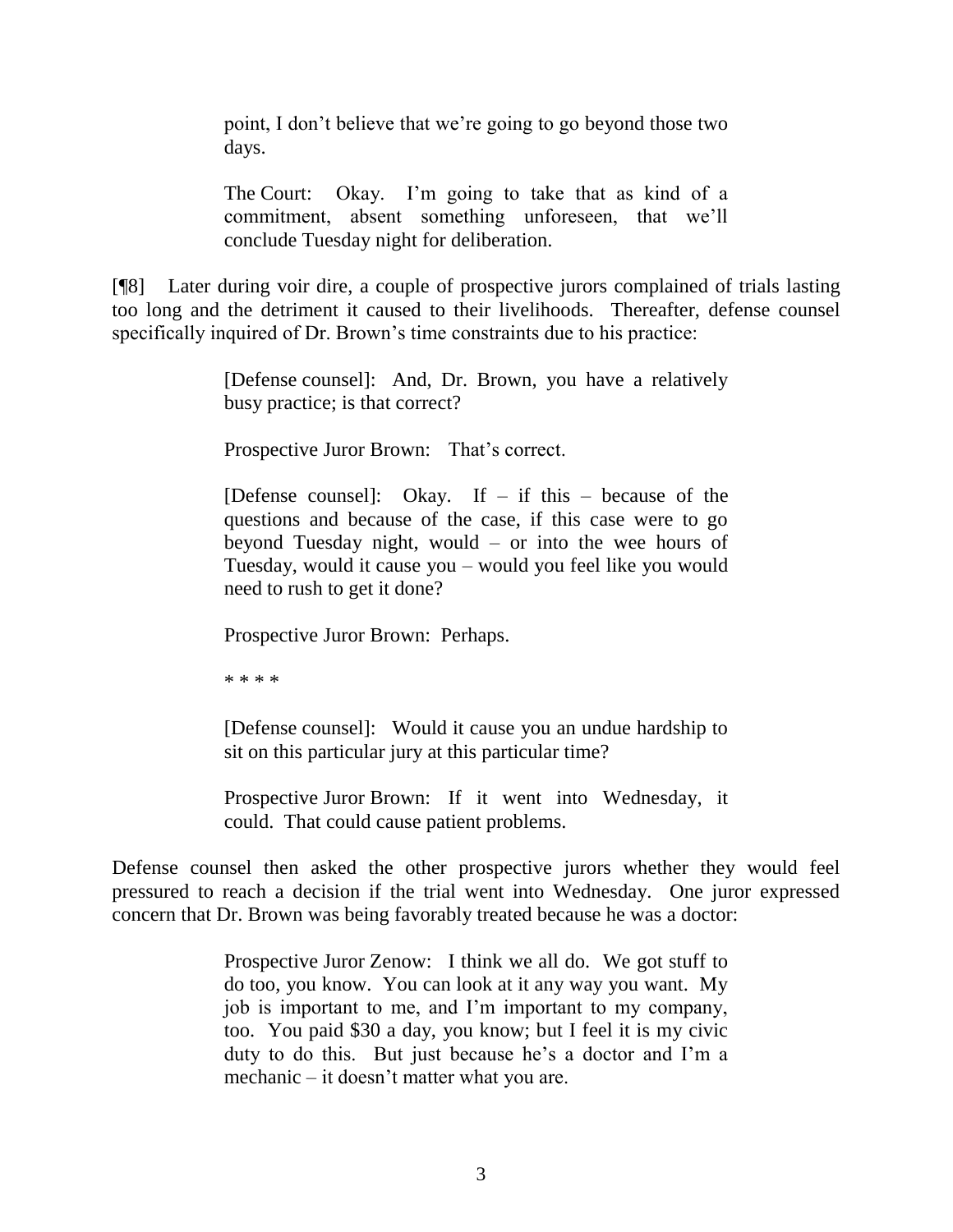[¶9] Defense counsel then moved the trial court to excuse Dr. Brown for cause, asserting that "in light of what Dr. Brown had told us previously at the bench and what he's answered now, I would ask that – I believe he fits that statutory definition, and I ask he be excused for cause." The trial court responded by asking defense counsel if he was changing his assertion that the trial would be completed by Tuesday:

> The Court: Well, I'm not sure what you're telling me; that you're now telling me the trial won't [be] complete by Tuesday?

[Defense counsel]: That's a possibility, Your Honor.

The Court: Contrary to what you said before and what you told the jury? Counsel, approach please.

Outside the hearing of the jury, the trial court inquired as to defense counsel's change of position. After defense counsel expressed concern that Dr. Brown would be put in a precarious position if the trial ran long, the trial court admonished counsel: "This is exactly the reason I called the doctor up early, out of the presence of the jury. You've now aggravated the jury. I don't understand your conduct, quite frankly, [defense counsel]." During the subsequent hearing on Mr. Fernandez's legal representation, defense counsel admitted that excusing Dr. Brown upset one of the other prospective jurors.

[¶10] On this same subject of time management, Mr. Fernandez asserts in his appellate brief:

> Later, [defense counsel] questioned one of the prospective jurors about his schedule. The prospective juror indicated he could rearrange his schedule, "but if it goes longer than three days, I'll be in trouble if I can't go next week." (Tr. Vol. I, p. 61) [Defense counsel] reiterated, "Okay. And I am fairly confident in saying it shouldn't go any longer than three days." (Id.) The Court notified the prospective juror, "you won't – if it goes longer than three days, you won't be the only one in trouble." (Id.)

This assertion suggests that the trial court's comment was uttered during defense counsel's voir dire and revealed the trial court's displeasure with defense counsel. Indeed, earlier in Mr. Fernandez's appellate brief, he states "[t]he trial court created such an atmosphere and detrimentally affected [defense counsel's] representation of his client through inappropriate remarks and its statement that [defense counsel] would be in trouble if the matter exceeded the time indicated." The State's appellate counsel points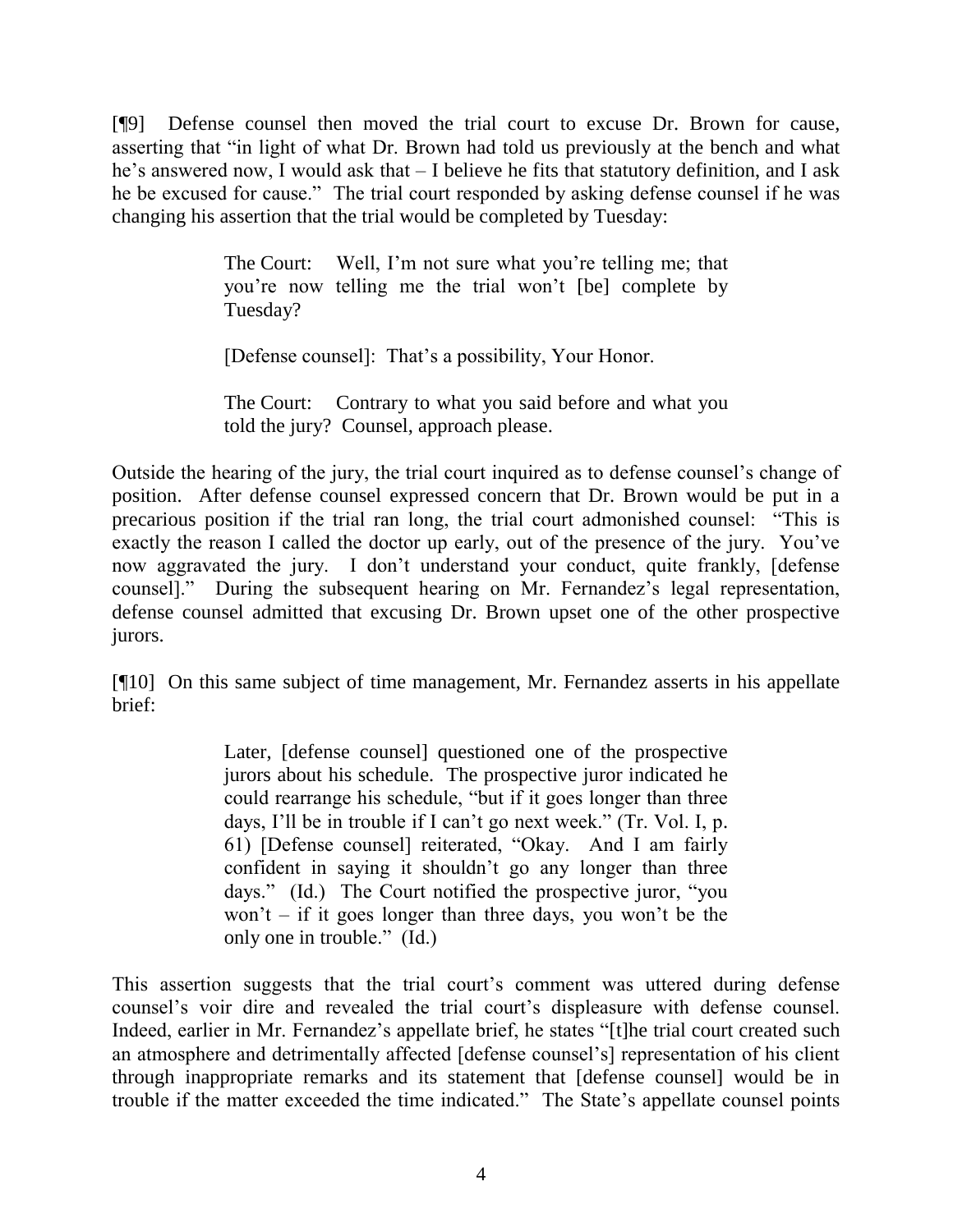out, however, that the referenced trial court utterance occurred during the prosecution's voir dire, not defense counsel's:

> Prospective Juror Amend: But if it goes longer than three days, I'll be in trouble if I can't go next week.

> [Prosecutor]: Okay. And I am fairly confident in saying it shouldn't go any longer than three days.

> The Court: You won't  $-$  it if goes longer than three days, you won't be the only one in trouble.

> [Prosecutor]: I can guarantee it won't be the eight like you did in the past.

# **Facts relevant to the trial court's hearing to address defense counsel's effective representation**

[¶11] After the prosecution and defense had rested with respect to the presentation of the evidence but before closing arguments, and outside the presence of the jury, the trial court requested that defense counsel address its concerns regarding his representation of Mr. Fernandez. The trial court expressed concerns about various stages of the trial, including:

- 1) counsel's knowledge of the requirements of W.R.Cr.P. 24;
- 2) counsel's aggravation of some of the jurors by seeking to excuse Dr. Brown;
- 3) counsel's lack of knowledge as to the testimony of the prosecution's witnesses;
- 4) counsel's lack of discussion of the evidence in his opening statement;
- 5) counsel's failure to comply with the Case Management Order; and
- 6) counsel's lack of preparedness for the jury instructions conference.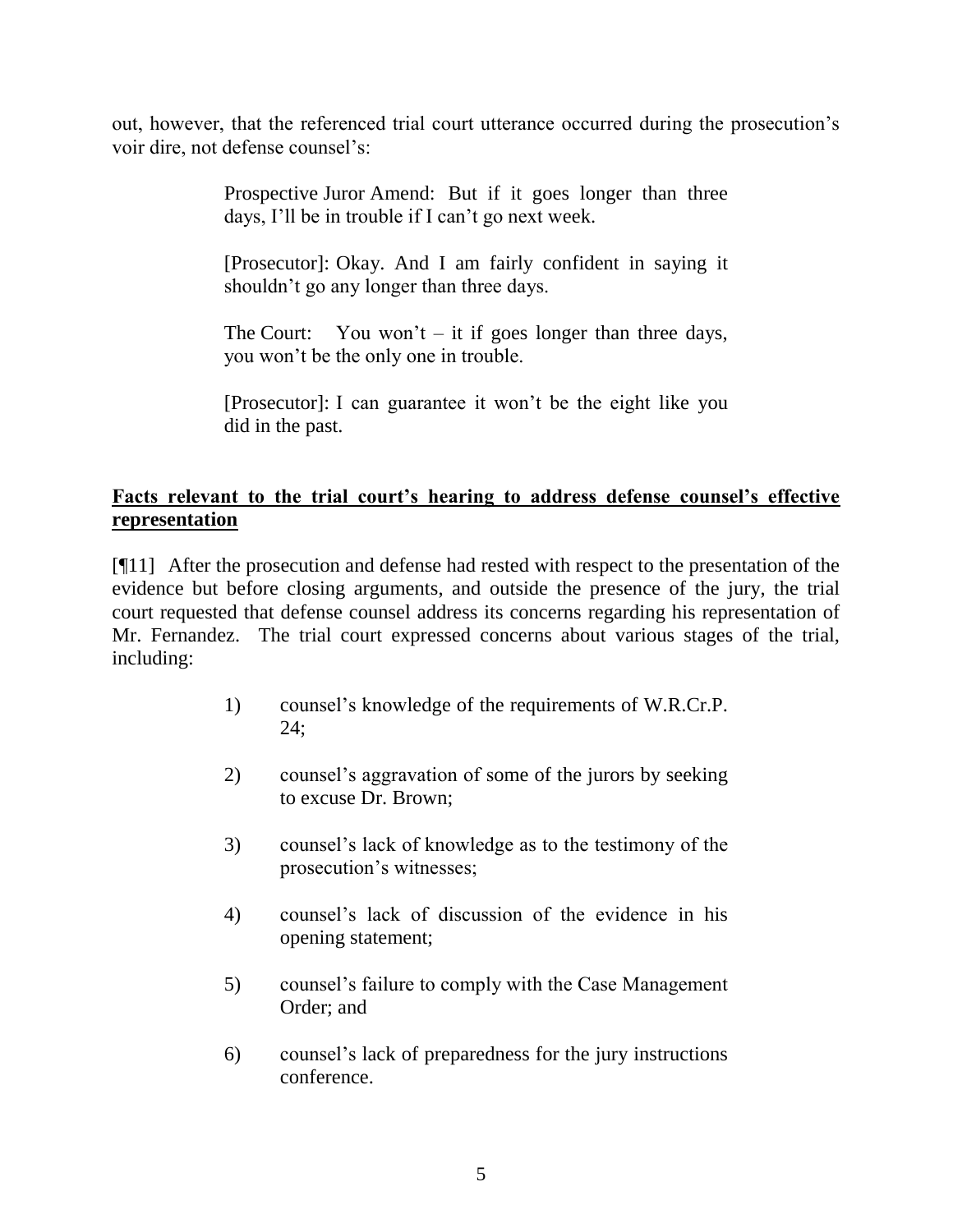Defense counsel was allowed to respond to each of the trial court's expressed concerns. Following defense counsel's response, he stated he was comfortable with his work and had no regrets. The trial court then permitted Mr. Fernandez to confer with separate counsel, defense counsel's supervisor. After doing so, Mr. Fernandez informed the trial court he wanted "to proceed forward with [defense counsel]."

#### **DISCUSSION**

[¶12] Mr. Fernandez and the State agree that this Court has adopted an abuse of discretion standard in reviewing claims of judicial misconduct. *Belden v. State,* 2003 WY 89, ¶ 9, 73 P.3d 1041, 1049 (Wyo. 2003). In *Belden*, this Court explained that its role on appeal is "not to determine whether the trial judge's conduct left something to be desired, or even whether some comments would have been better left unsaid," but whether the judge's behavior was so prejudicial that it denied a defendant a fair trial. *Id.* at ¶ 9, 73 P.3d at 1050 (quoting *United States v. Pisani*, 773 F.2d 397, 402 (2d Cir 1985)). A conviction should be reversed only upon a showing that the trial court's conduct "so impressed the jury with the trial judge's partiality to the prosecution that this became a factor in determining the defendant's guilt." *Id.* This Court set forth the standard of review analysis as follows:

> The test to determine if a judicial comment in the jury's presence constitutes reversible error is whether the remark was such that it was reasonably calculated to benefit the state or to prejudice the defendant's rights. For comments by the trial judge to constitute reversible error the defendant must show that the remarks were prejudicial and that he or she was harmed thereby.

*Id.* (quoting 75 Am.Jur.2d *Trial* § 309 (1991 & 2001 Supp.)).

[¶13] Mr. Fernandez scores as inappropriate and prejudicial the trial court's remarks concerning his defense counsel's voir dire of prospective juror Dr. Brown and the trial court's remark during the voir dire of prospective juror Amend that someone would be in trouble if the trial exceeded three days. The State responds that a fair reading of the trial court's remarks does not reflect they were reasonably calculated to benefit the prosecution or to prejudice Mr. Fernandez's right to a fair trial. This Court has carefully read the record and considered the trial court's remarks and does not find that those remarks were calculated either to belittle and disparage defense counsel or to create the impression to the jury that the defense was without merit so as to deprive Mr. Fernandez of a fair and impartial trial. Moreover, with respect to the trial court's remarks attending prospective juror Amend's voir dire, the record is clear, as the State points out, that the comment about someone being in trouble if the trial exceeded three days was not uttered